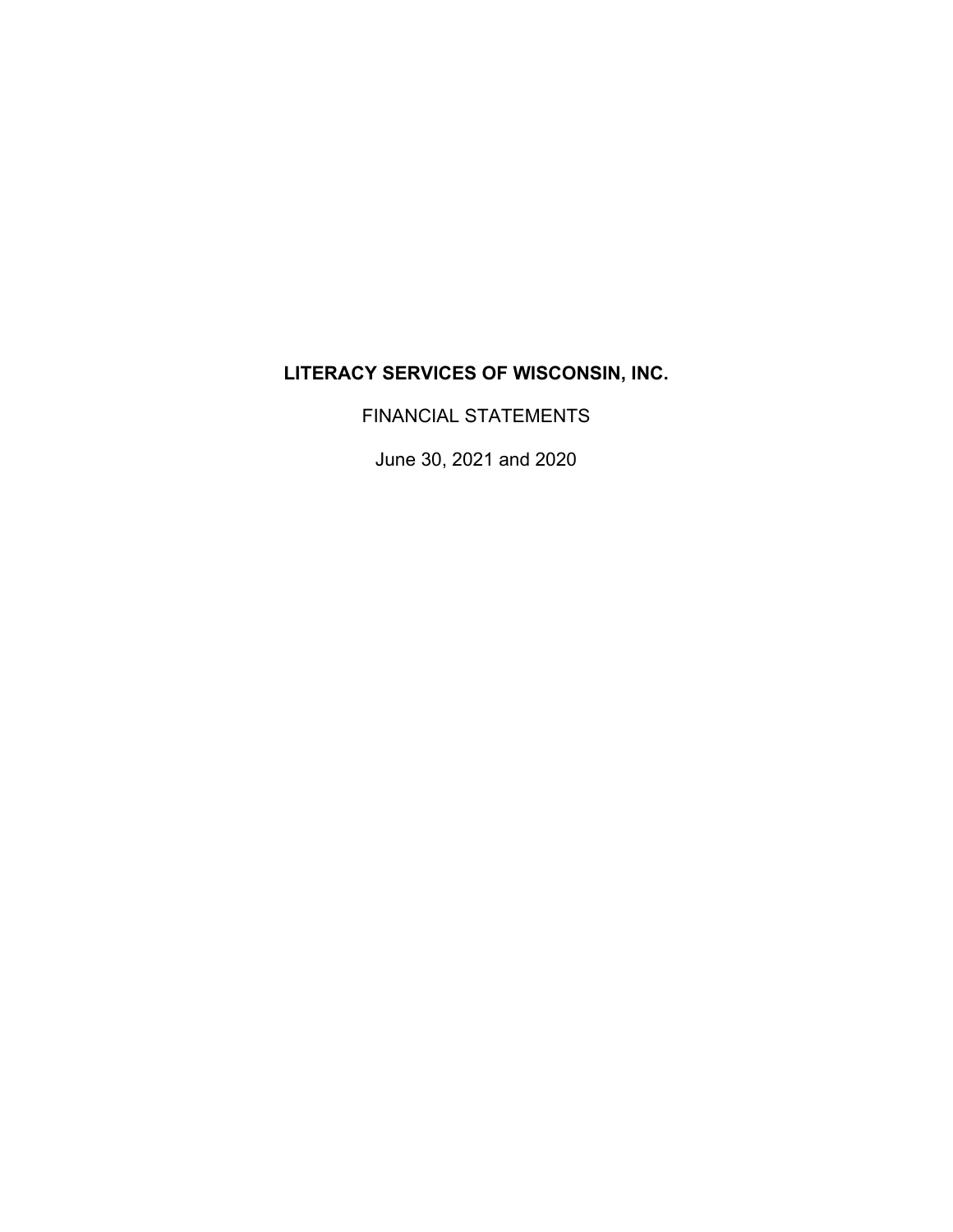## CONTENTS

| $\mathcal{P}$ |
|---------------|
|               |
|               |
| 6             |
|               |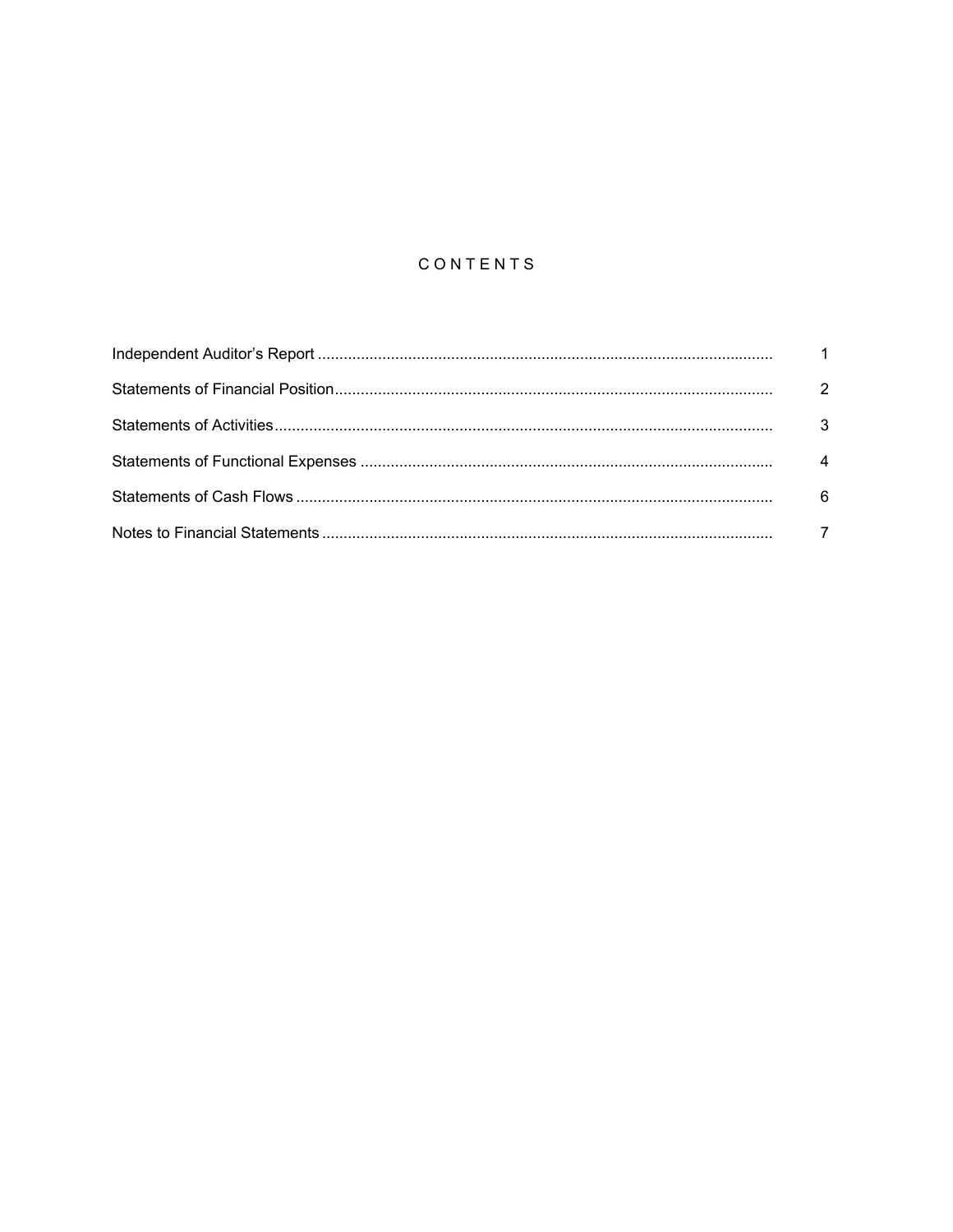



## INDEPENDENT AUDITOR'S REPORT

To the Board of Directors Literacy Services of Wisconsin, Inc. Milwaukee, Wisconsin

We have audited the accompanying financial statements of Literacy Services of Wisconsin, Inc., which comprise the statements of financial position as of June 30, 2021 and 2020, and the related statements of activities, functional expenses, and cash flows for the years then ended, and the related notes to the financial statements.

#### *Management's Responsibility for the Financial Statements*

Management is responsible for the preparation and fair presentation of these financial statements in accordance with accounting principles generally accepted in the United States of America; this includes the design, implementation, and maintenance of internal control relevant to the preparation and fair presentation of financial statements that are free from material misstatement, whether due to fraud or error.

#### *Auditor's Responsibility*

Our responsibility is to express an opinion on these financial statements based on our audits. We conducted our audits in accordance with auditing standards generally accepted in the United States of America. Those standards require that we plan and perform the audit to obtain reasonable assurance about whether the financial statements are free from material misstatement.

An audit involves performing procedures to obtain audit evidence about the amounts and disclosures in the financial statements. The procedures selected depend on the auditor's judgment, including the assessment of the risks of material misstatement of the financial statements, whether due to fraud or error. In making those risk assessments, the auditor considers internal control relevant to the entity's preparation and fair presentation of the financial statements in order to design audit procedures that are appropriate in the circumstances, but not for the purpose of expressing an opinion on the effectiveness of the entity's internal control. Accordingly, we express no such opinion. An audit also includes evaluating the appropriateness of accounting policies used and the reasonableness of significant accounting estimates made by management, as well as evaluating the overall presentation of the financial statements.

We believe that the audit evidence we have obtained is sufficient and appropriate to provide a basis for our audit opinion.

## *Opinion*

In our opinion, the financial statements referred to above present fairly, in all material respects, the financial position of Literacy Services of Wisconsin, Inc. as of June 30, 2021 and 2020, and the changes in its net assets and its cash flows for the years then ended in accordance with accounting principles generally

accepted in the United States of America.<br>
Ne grow GLAO LLP

Wedger CPAs, LLP Waukesha, Wisconsin October 19, 2021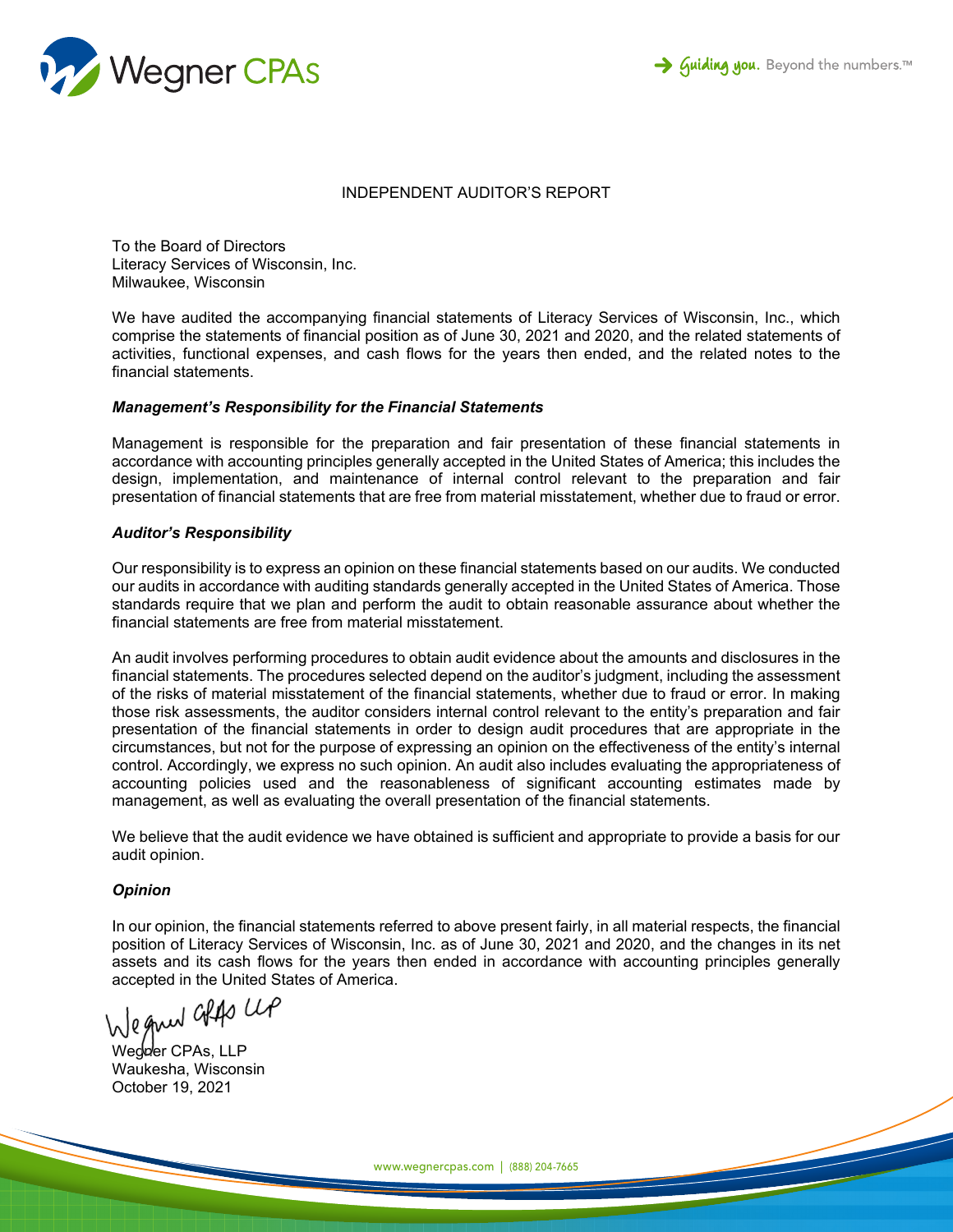## **LITERACY SERVICES OF WISCONSIN, INC.** STATEMENTS OF FINANCIAL POSITION

June 30, 2021 and 2020

| <b>ASSETS</b>                                                                                                                                                                                                               | 2021                                                         | 2020                                            |
|-----------------------------------------------------------------------------------------------------------------------------------------------------------------------------------------------------------------------------|--------------------------------------------------------------|-------------------------------------------------|
| <b>CURRENT ASSETS</b><br>Cash<br>Pledges receivable<br>Grants and contracts receivable<br>Prepaid expenses                                                                                                                  | \$<br>305,777<br>62,667<br>97,313<br>14,930                  | \$<br>265,952<br>30,659<br>73,916<br>11,398     |
| Total current assets                                                                                                                                                                                                        | 480,687                                                      | 381,925                                         |
| FURNITURE AND EQUIPMENT<br>Furniture and equipment<br>Less accumulated depreciation                                                                                                                                         | 81,448<br>71,035                                             | 81,448<br>64,253                                |
| Furniture and equipment, net                                                                                                                                                                                                | 10,413                                                       | 17,195                                          |
| <b>OTHER ASSETS</b><br>Investments<br>Cash surrender value of life insurance<br>Total other assets                                                                                                                          | 1,076,565<br>22,231<br>1,098,796                             | 842,924<br>21,985<br>864,909                    |
| <b>Total assets</b>                                                                                                                                                                                                         | 1,589,896<br>S.                                              | 1,264,029<br>£.                                 |
| <b>LIABILITIES AND NET ASSETS</b><br><b>CURRENT LIABILITIES</b><br>Accounts payable<br>Accrued payroll<br>Accrued vacation<br>Current portion of capital lease payable<br>Paycheck Protection Program Ioan<br>Grant advance | \$<br>11,952<br>5,988<br>15,577<br>1,948<br>191,827<br>3,333 | \$<br>83<br>9,089<br>14,253<br>1,853<br>214,500 |
| <b>Total current liabilities</b>                                                                                                                                                                                            | 230,625                                                      | 239,778                                         |
| <b>OTHER LIABILITIES</b><br>Capital lease payable less current portion                                                                                                                                                      | 1,527                                                        | 3,475                                           |
| <b>Total liabilities</b>                                                                                                                                                                                                    | 232,152                                                      | 243,253                                         |
| <b>NET ASSETS</b><br>Without donor restrictions<br>With donor restrictions                                                                                                                                                  | 675,106<br>682,638                                           | 429,416<br>591,360                              |
| Total net assets                                                                                                                                                                                                            | 1,357,744                                                    | 1,020,776                                       |
| <b>Total liabilities and net assets</b>                                                                                                                                                                                     | \$<br>1,589,896                                              | \$<br>1,264,029                                 |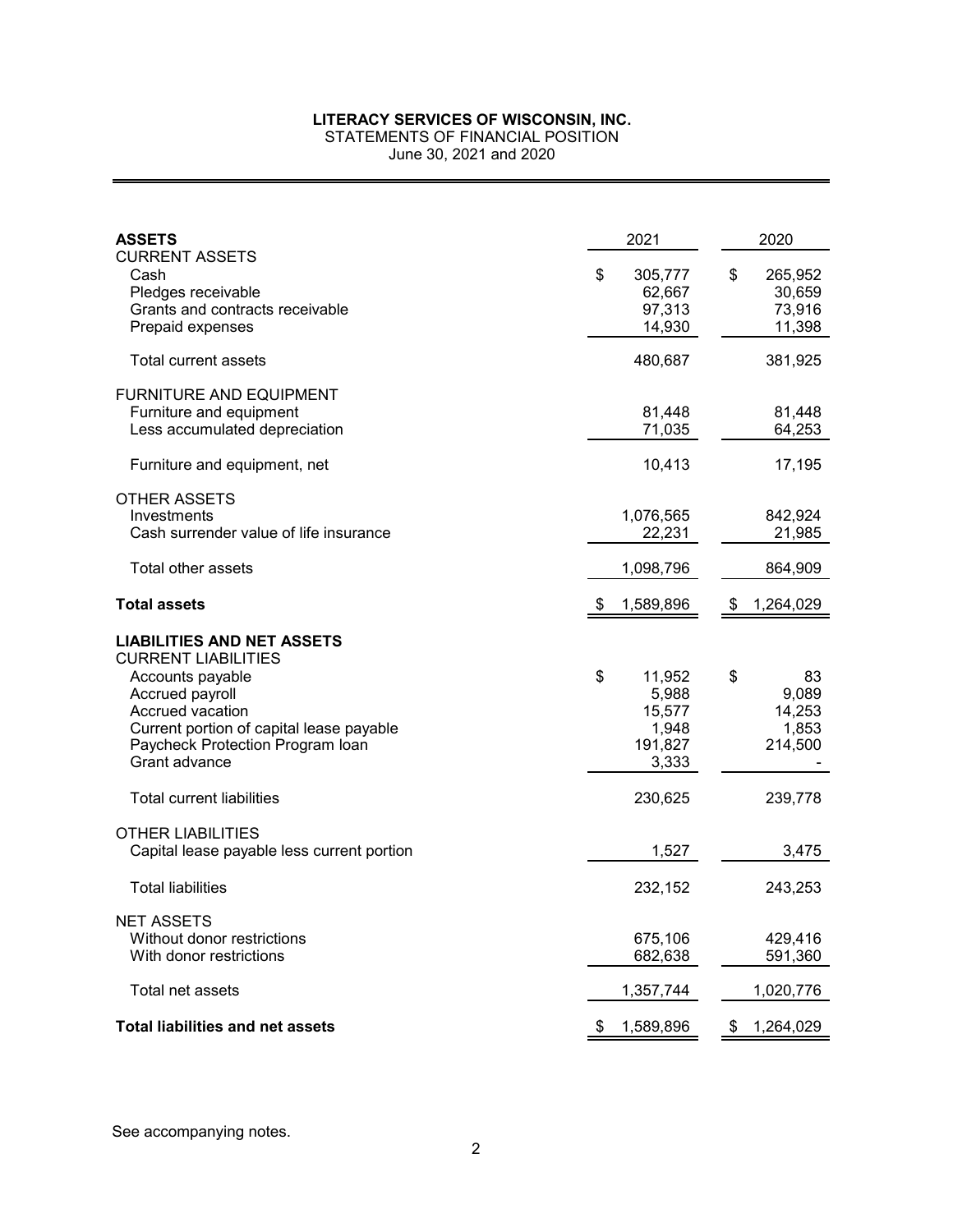#### **LITERACY SERVICES OF WISCONSIN, INC.**

STATEMENTS OF ACTIVITIES

Years Ended June 30, 2021 and 2020

|                                                                                                                      |                                      | 2021                              |               | 2020 |                                      |    |                            |    |             |
|----------------------------------------------------------------------------------------------------------------------|--------------------------------------|-----------------------------------|---------------|------|--------------------------------------|----|----------------------------|----|-------------|
|                                                                                                                      | <b>Without Donor</b><br>Restrictions | <b>With Donor</b><br>Restrictions | Total         |      | <b>Without Donor</b><br>Restrictions |    | With Donor<br>Restrictions |    | Total       |
| <b>SUPPORT AND REVENUE</b>                                                                                           |                                      |                                   |               |      |                                      |    |                            |    |             |
| Contributions                                                                                                        |                                      |                                   |               |      |                                      |    |                            |    |             |
| Individual contributions                                                                                             | \$<br>331,746                        | \$                                | \$<br>331,746 | \$   | 230,784                              | \$ | 8,400                      | \$ | 239,184     |
| Corporate and foundation                                                                                             |                                      |                                   |               |      |                                      |    |                            |    |             |
| contributions                                                                                                        | 144.130                              | 191,100                           | 335,230       |      | 131,033                              |    | 160,500                    |    | 291,533     |
| Grants and contracts                                                                                                 | 734,835                              |                                   | 734,835       |      | 659,586                              |    |                            |    | 659.586     |
| Special events                                                                                                       | 59,218                               |                                   | 59,218        |      |                                      |    | 44,750                     |    | 44,750      |
| In-kind contributions                                                                                                | 221,117                              |                                   | 221,117       |      | 360,206                              |    |                            |    | 360,206     |
| Program service revenue                                                                                              |                                      |                                   |               |      |                                      |    |                            |    |             |
| Registration and material fees                                                                                       | 2,232                                |                                   | 2,232         |      | 7,231                                |    |                            |    | 7,231       |
| Miscellaneous                                                                                                        |                                      |                                   |               |      | 11                                   |    |                            |    | 11          |
| Investment return, net                                                                                               | 106,208                              | 127,499                           | 233.707       |      | 976                                  |    | 1,111                      |    | 2,087       |
| Paycheck Protection Program forgiveness                                                                              | 214,500                              |                                   | 214,500       |      |                                      |    |                            |    |             |
| Change in value of cash surrender                                                                                    |                                      |                                   |               |      |                                      |    |                            |    |             |
| value of life insurance                                                                                              | 246                                  |                                   | 246           |      | 201                                  |    |                            |    | 201         |
|                                                                                                                      |                                      |                                   |               |      |                                      |    |                            |    |             |
| Total support and revenue                                                                                            | 1,814,232                            | 318,599                           | 2,132,831     |      | 1,390,028                            |    | 214,761                    |    | 1,604,789   |
| <b>EXPENSES</b>                                                                                                      |                                      |                                   |               |      |                                      |    |                            |    |             |
| Program services                                                                                                     |                                      |                                   |               |      |                                      |    |                            |    |             |
| <b>Adult Basic Education</b>                                                                                         | 462,783                              |                                   | 462,783       |      | 515,995                              |    |                            |    | 515,995     |
| English Language Learning                                                                                            | 565,734                              |                                   | 565,734       |      | 588,107                              |    |                            |    | 588,107     |
| <b>Adult Secondary Learning</b>                                                                                      | 493,579                              |                                   | 493,579       |      | 454,512                              |    |                            |    | 454,512     |
|                                                                                                                      |                                      |                                   |               |      |                                      |    |                            |    |             |
| Total program services                                                                                               | 1,522,096                            |                                   | 1,522,096     |      | 1,558,614                            |    |                            |    | 1,558,614   |
| Supporting activities                                                                                                |                                      |                                   |               |      |                                      |    |                            |    |             |
| Management and general                                                                                               | 148,395                              |                                   | 148,395       |      | 132,654                              |    |                            |    | 132,654     |
| Fundraising                                                                                                          | 125,372                              |                                   | 125,372       |      | 123,619                              |    |                            |    | 123,619     |
|                                                                                                                      |                                      |                                   |               |      |                                      |    |                            |    |             |
| Total supporting activities                                                                                          | 273,767                              |                                   | 273,767       |      | 256,273                              |    |                            |    | 256,273     |
| Total expenses                                                                                                       | 1,795,863                            |                                   | 1,795,863     |      | 1,814,887                            |    |                            |    | 1,814,887   |
| <b>NET ASSETS RELEASED</b><br><b>FROM RESTRICTIONS</b>                                                               |                                      |                                   |               |      |                                      |    |                            |    |             |
| Expiration of time restrictions                                                                                      | 44,750                               | (44, 750)                         |               |      | 9.396                                |    | (9,396)                    |    |             |
| Satisfaction of purpose restrictions                                                                                 | 182,571                              | (182, 571)                        |               |      | 174,844                              |    | (174, 844)                 |    |             |
|                                                                                                                      |                                      |                                   |               |      |                                      |    |                            |    |             |
| Net assets released from restrictions                                                                                | 227,321                              | (227, 321)                        |               |      | 184,240                              |    | (184, 240)                 |    |             |
| <b>OTHER CHANGES</b><br>Excess of fair value of assets<br>acquired over liabilities assumed<br>in acquisition of GWL |                                      |                                   |               |      | 10,713                               |    |                            |    | 10,713      |
|                                                                                                                      |                                      |                                   |               |      |                                      |    |                            |    |             |
| Change in net assets                                                                                                 | 245,690                              | 91,278                            | 336,968       |      | (229, 906)                           |    | 30,521                     |    | (199, 385)  |
| Net assets at beginning of year                                                                                      | 429,416                              | 591,360                           | 1,020,776     |      | 659,322                              |    | 560,839                    |    | 1,220,161   |
| Net assets at end of year                                                                                            | \$<br>675,106                        | \$<br>682,638                     | \$1,357,744   | \$   | 429.416                              | \$ | 591,360                    |    | \$1,020,776 |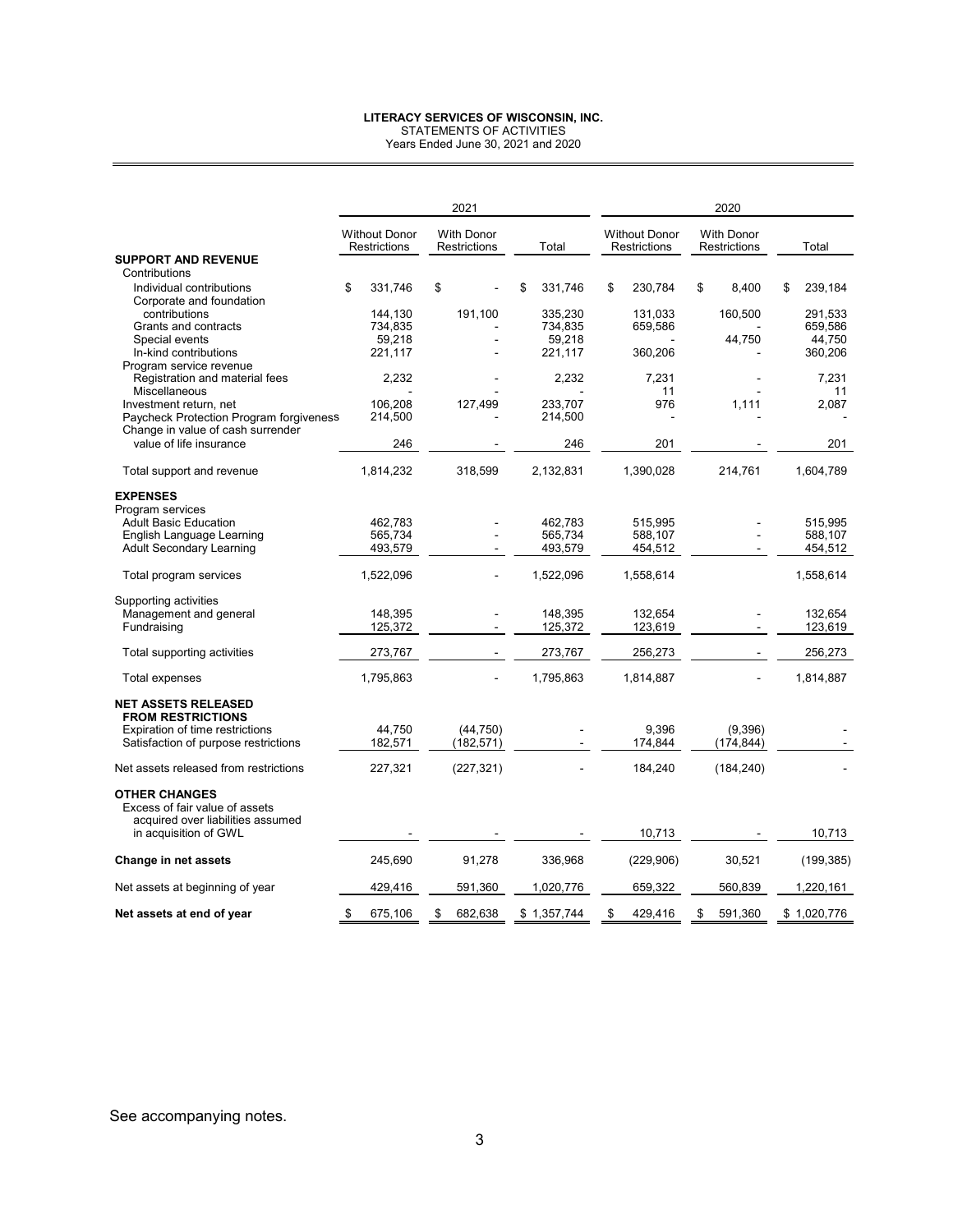#### **LITERACY SERVICES OF WISCONSIN, INC.** STATEMENT OF FUNCTIONAL EXPENSES Year Ended June 30, 2021

|                              | Program Services |                                 |    |                               |    |                                    | <b>Supporting Activities</b> |                           |    |             |    |                          |  |
|------------------------------|------------------|---------------------------------|----|-------------------------------|----|------------------------------------|------------------------------|---------------------------|----|-------------|----|--------------------------|--|
|                              |                  | <b>Adult Basic</b><br>Education |    | English Language<br>Education |    | <b>Adult Secondary</b><br>Learning |                              | Management<br>and General |    | Fundraising |    | Total<br><b>Expenses</b> |  |
| Salaries and wages           | \$.              | 220,972                         | \$ | 313,244                       | \$ | 275,153                            | \$                           | 75,217                    | \$ | 79,758      | S  | 964,344                  |  |
| Employee benefits            |                  | 17,476                          |    | 33,528                        |    | 34,335                             |                              | 13,556                    |    | 7,901       |    | 106,796                  |  |
| Payroll taxes                |                  | 17,827                          |    | 25,006                        |    | 21,893                             |                              | 5,663                     |    | 6,187       |    | 76,576                   |  |
| Professional fees            |                  | 89,955                          |    | 78,118                        |    | 57,160                             |                              | 27,133                    |    | 229         |    | 252,595                  |  |
| Marketing                    |                  | 2,021                           |    | 2,044                         |    | 1,701                              |                              | 988                       |    | 5,752       |    | 12,506                   |  |
| Office supplies              |                  | 492                             |    | 562                           |    | 174                                |                              | 666                       |    | 176         |    | 2,070                    |  |
| Telephone                    |                  | 7,155                           |    | 6,750                         |    | 5,904                              |                              | 1,703                     |    | 804         |    | 22,316                   |  |
| Print and postage            |                  | 234                             |    | 338                           |    | 120                                |                              | 43                        |    | 1,962       |    | 2,697                    |  |
| Subscriptions                |                  | 200                             |    | 301                           |    | 170                                |                              | 2,096                     |    | 26          |    | 2,793                    |  |
| Occupancy                    |                  | 79,712                          |    | 79,033                        |    | 70,290                             |                              | 7,400                     |    | 7,381       |    | 243,816                  |  |
| <b>Utilities</b>             |                  | 5,490                           |    | 4,666                         |    | 4,666                              |                              | 823                       |    | 823         |    | 16,468                   |  |
| GED scholarships and tests   |                  |                                 |    |                               |    | 34                                 |                              |                           |    |             |    | 34                       |  |
| Maintenance and equipment    |                  | 10,819                          |    | 8,014                         |    | 3,043                              |                              | 526                       |    | 462         |    | 22,864                   |  |
| Depreciation                 |                  | 2,371                           |    | 2,877                         |    | 1,065                              |                              | 234                       |    | 235         |    | 6,782                    |  |
| Food and beverage            |                  |                                 |    |                               |    |                                    |                              | 139                       |    |             |    | 139                      |  |
| Travel                       |                  | 11                              |    | 46                            |    | 64                                 |                              | 67                        |    | 39          |    | 227                      |  |
| Bank and credit card fees    |                  |                                 |    |                               |    |                                    |                              | 2,678                     |    |             |    | 2,678                    |  |
| Technology                   |                  | 3,164                           |    | 6,586                         |    | 13,035                             |                              | 1,705                     |    | 2,395       |    | 26,885                   |  |
| Insurance                    |                  | 3,387                           |    | 3,561                         |    | 2,047                              |                              | 2,011                     |    | 276         |    | 11,282                   |  |
| Board and staff development  |                  | 1,101                           |    | 413                           |    | 425                                |                              | 189                       |    | 60          |    | 2,188                    |  |
| Miscellaneous expenses       |                  |                                 |    |                               |    |                                    |                              | 127                       |    | 26          |    | 153                      |  |
| <b>Educational resources</b> |                  | 396                             |    | 647                           |    | 2,300                              |                              |                           |    |             |    | 3,343                    |  |
| Event fees                   |                  |                                 |    |                               |    |                                    |                              |                           |    | 10,880      |    | 10,880                   |  |
| Bad debt expense             |                  |                                 |    |                               |    |                                    |                              | 5,431                     |    |             |    | 5,431                    |  |
| Total expenses               |                  | 462,783                         | \$ | 565,734                       | \$ | 493,579                            | \$                           | 148,395                   |    | 125,372     | \$ | 1,795,863                |  |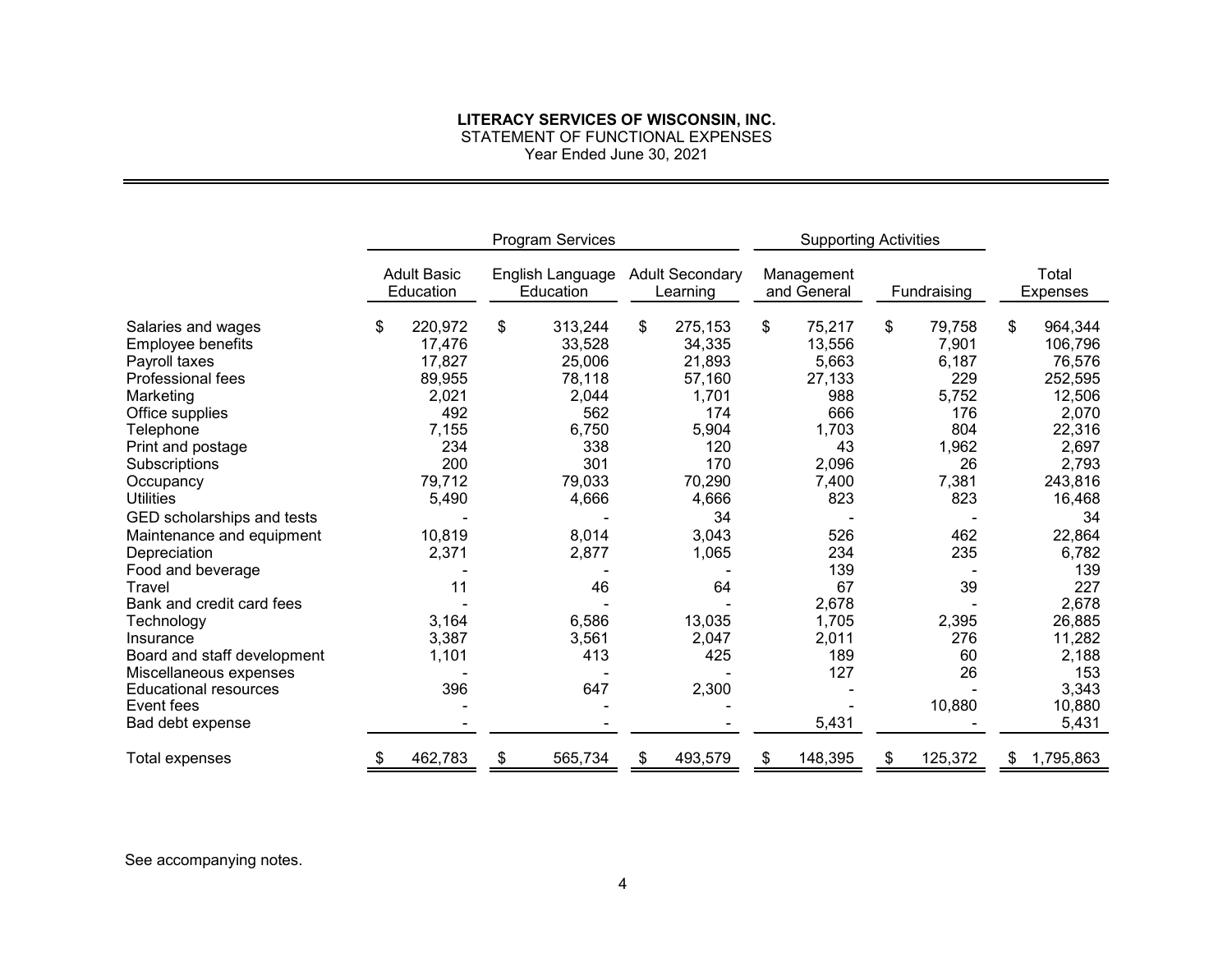#### **LITERACY SERVICES OF WISCONSIN, INC.** STATEMENT OF FUNCTIONAL EXPENSES Year Ended June 30, 2020

|                              | Program Services |                                 |    |                               |    |                                    |    | <b>Supporting Activities</b> |    |             |    |                   |
|------------------------------|------------------|---------------------------------|----|-------------------------------|----|------------------------------------|----|------------------------------|----|-------------|----|-------------------|
|                              |                  | <b>Adult Basic</b><br>Education |    | English Language<br>Education |    | <b>Adult Secondary</b><br>Learning |    | Management<br>and General    |    | Fundraising |    | Total<br>Expenses |
| Salaries and wages           | S                | 205,042                         | \$ | 288,175                       | \$ | 244,076                            | \$ | 70,764                       | \$ | 82,644      | \$ | 890,701           |
| <b>Employee benefits</b>     |                  | 20,392                          |    | 35,734                        |    | 27,038                             |    | 11,090                       |    | 8,909       |    | 103,163           |
| Payroll taxes                |                  | 17,840                          |    | 25,836                        |    | 21,584                             |    | 5,055                        |    | 5,509       |    | 75,824            |
| Professional fees            |                  | 168,469                         |    | 130,678                       |    | 68,207                             |    | 14,160                       |    | 385         |    | 381,899           |
| Marketing                    |                  | 2,393                           |    | 3,369                         |    | 2,003                              |    | 1,405                        |    | 10,317      |    | 19,487            |
| Office supplies              |                  | 664                             |    | 736                           |    | 430                                |    | 153                          |    | 293         |    | 2,276             |
| Telephone                    |                  | 4,290                           |    | 4,288                         |    | 3,497                              |    | 1,484                        |    | 414         |    | 13,973            |
| Print and postage            |                  | 367                             |    | 371                           |    | 233                                |    | 97                           |    | 3,253       |    | 4,321             |
| Subscriptions                |                  | 188                             |    | 363                           |    | 119                                |    | 1,901                        |    | 26          |    | 2,597             |
| Occupancy                    |                  | 67,243                          |    | 65,485                        |    | 62,844                             |    | 7,396                        |    | 7,397       |    | 210,365           |
| <b>Utilities</b>             |                  | 6,529                           |    | 5,898                         |    | 5,318                              |    | 939                          |    | 939         |    | 19,623            |
| GED scholarships and tests   |                  | 19                              |    | 5                             |    | 34                                 |    |                              |    |             |    | 59                |
| Maintenance and equipment    |                  | 6,699                           |    | 8,379                         |    | 5,477                              |    | 748                          |    | 756         |    | 22,059            |
| Depreciation                 |                  | 2,631                           |    | 2,899                         |    | 1,599                              |    | 235                          |    | 235         |    | 7,599             |
| Food and beverage            |                  | 1,352                           |    | 1,886                         |    | 1,056                              |    | 1,144                        |    | 364         |    | 5,802             |
| Travel                       |                  | 634                             |    |                               |    |                                    |    | 2,448                        |    | 18          |    | 3,100             |
| Bank and credit card fees    |                  |                                 |    |                               |    |                                    |    | 1,697                        |    |             |    | 1,697             |
| Technology                   |                  | 4,638                           |    | 7,163                         |    | 5,397                              |    | 98                           |    | 1,068       |    | 18,364            |
| Insurance                    |                  | 2,677                           |    | 3,021                         |    | 3,495                              |    | 1,952                        |    | 346         |    | 11,491            |
| Board and staff development  |                  | 2,581                           |    | 1,496                         |    | 881                                |    | 574                          |    | 629         |    | 6,161             |
| Miscellaneous expenses       |                  |                                 |    | 10                            |    | 3                                  |    | 713                          |    | 26          |    | 752               |
| <b>Educational resources</b> |                  | 1,347                           |    | 2,315                         |    | 1,221                              |    |                              |    |             |    | 4,883             |
| Event fees                   |                  |                                 |    |                               |    |                                    |    |                              |    | 91          |    | 91                |
| Bad debt expense             |                  |                                 |    |                               |    |                                    |    | 8,600                        |    |             |    | 8,600             |
| Total expenses               | S                | 515,995                         | \$ | 588,107                       | \$ | 454,512                            | \$ | 132,654                      | S  | 123,619     | \$ | 1,814,887         |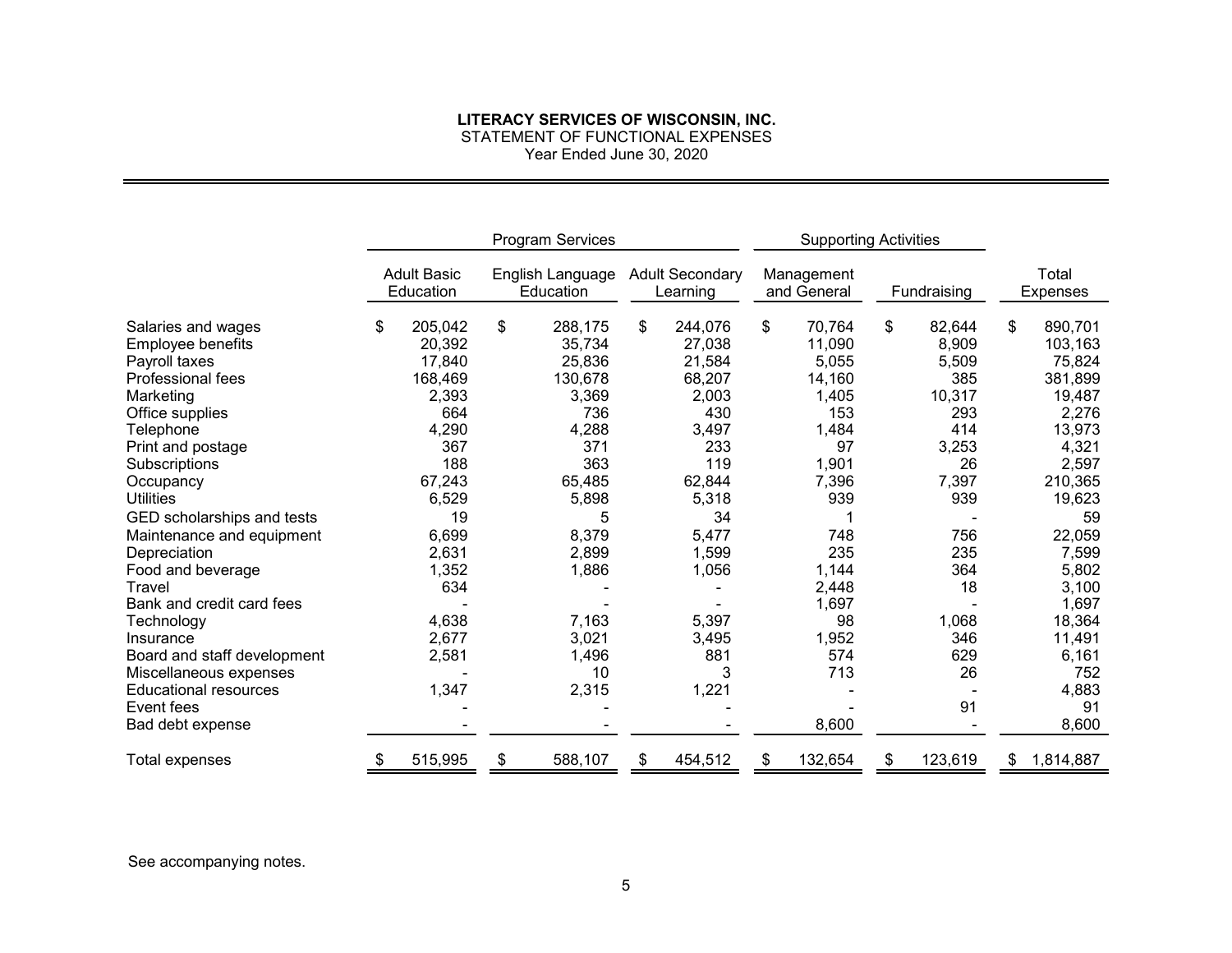## **LITERACY SERVICES OF WISCONSIN, INC.**

STATEMENTS OF CASH FLOWS

Years Ended June 30, 2021 and 2020

|                                                                                                                                                                                                                                                                                | 2021                                               | 2020                              |
|--------------------------------------------------------------------------------------------------------------------------------------------------------------------------------------------------------------------------------------------------------------------------------|----------------------------------------------------|-----------------------------------|
| <b>CASH FLOWS FROM OPERATING ACTIVITIES</b><br>Change in net assets<br>Adjustments to reconcile change in net assets                                                                                                                                                           | \$<br>336,968                                      | \$<br>(199, 385)                  |
| to net cash flows from operating activities<br>Depreciation<br>Net realized and unrealized (gain) loss on investments<br>Change in cash surrender value of life insurance<br>Bad debt expense<br>Paycheck Protection Program loan forgiveness<br>(Increase) decrease in assets | 6,782<br>(218,000)<br>(246)<br>5,431<br>(214, 500) | 7,599<br>13,172<br>(201)<br>8,600 |
| Pledges receivable<br>Grants and contracts receivable<br>Prepaid expenses<br>Increase (decrease) in liabilities                                                                                                                                                                | (37, 440)<br>(23, 397)<br>(3,532)                  | 51,976<br>(36, 961)<br>(10, 531)  |
| Accounts payable<br>Accrued payroll<br>Accrued vacation<br>Grant advance                                                                                                                                                                                                       | 11,869<br>(3, 101)<br>1,324<br>3,333               | (311)<br>(16)<br>5,889            |
| Net cash flows from operating activities                                                                                                                                                                                                                                       | (134, 509)                                         | (160, 169)                        |
| <b>CASH FLOWS FROM INVESTING ACTIVITIES</b><br>Interest and dividends retained in investments                                                                                                                                                                                  | (15,640)                                           | (15,203)                          |
| <b>CASH FLOWS FROM FINANCING ACTIVITIES</b><br>Payments on capital lease payable<br>Proceeds from Paycheck Protection Program Ioan                                                                                                                                             | (1, 853)<br>191,827                                | (1,762)<br>214,500                |
| Net cash flows from financing activities                                                                                                                                                                                                                                       | 189,974                                            | 212,738                           |
| Change in cash                                                                                                                                                                                                                                                                 | 39,825                                             | 37,366                            |
| Cash at beginning of year                                                                                                                                                                                                                                                      | 265,952                                            | 228,586                           |
| Cash at end of year                                                                                                                                                                                                                                                            | \$<br>305,777                                      | \$<br>265,952                     |
| <b>SUPPLEMENTAL DISCLOSURES</b><br>Cash paid for interest                                                                                                                                                                                                                      | \$<br>210                                          | \$<br>296                         |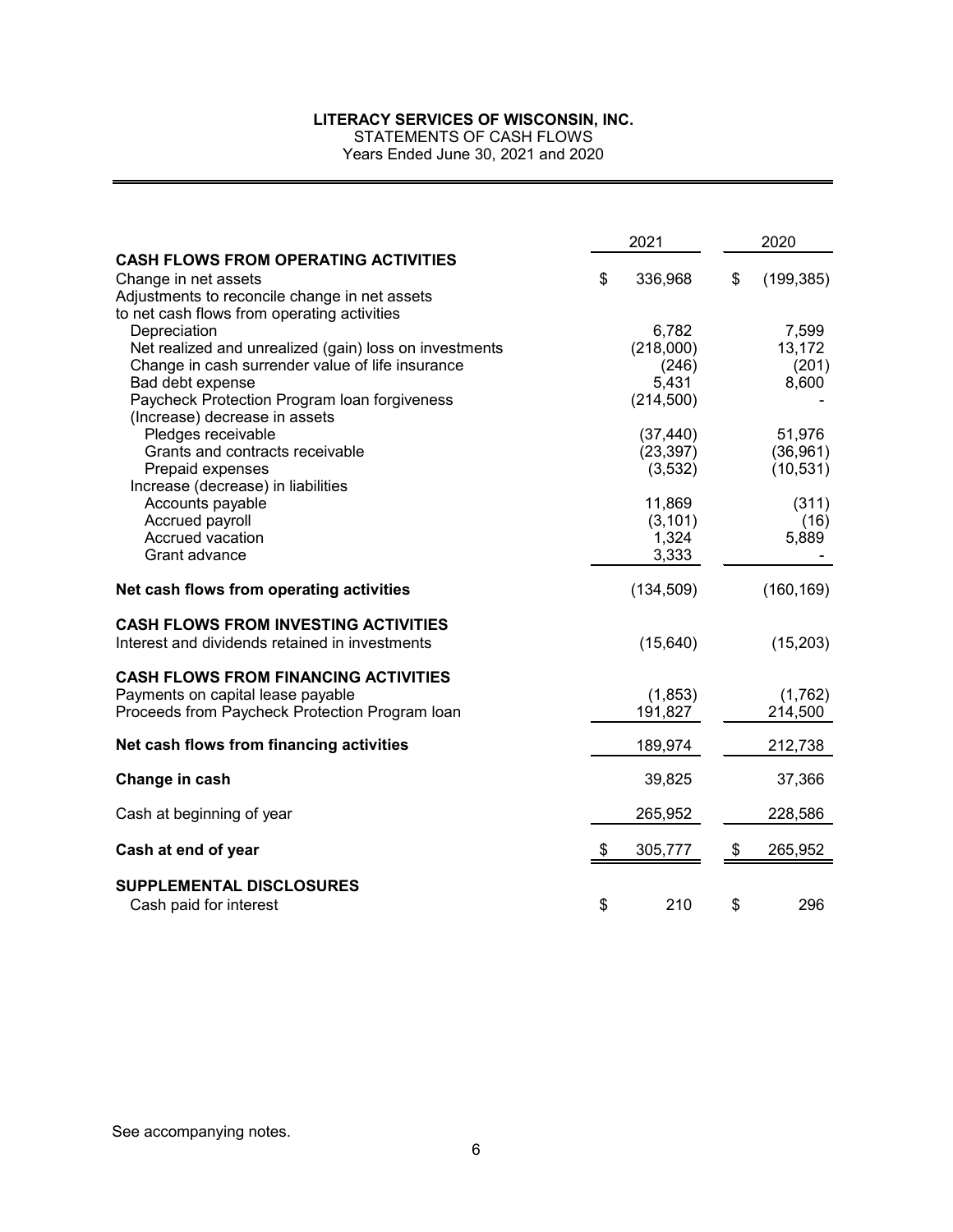## NOTE 1 – SUMMARY OF SIGNIFICANT ACCOUNTING POLICIES

## **Nature of Activities**

Literacy Services of Wisconsin, Inc. (the Organization) is a nonprofit corporation organized under the laws of the State of Wisconsin. The Organization educates, motivates, and inspires engaged adults to achieve greater independence and transform their lives. The Organization is primarily funded by grants and contributions.

## **Pledges Receivable**

Unconditional pledges receivable are recognized as revenues in the period received and as assets, decreases of liabilities, or expenses depending on the form of the benefits received. Conditional pledges receivable are recognized only when the conditions on which they depend are substantially met and the pledges become unconditional. At June 30, 2021 and 2020, all pledges receivable are considered current.

## **Grants and Contracts Receivable**

Grants and contracts receivable represents amounts due from government agencies for costs incurred under cost reimbursement grant agreements. Grants and contracts receivable are stated at the amount management expects to be collected from outstanding balances. As of June 30, 2021 and 2020, management has determined, based on historical experience that all amounts are fully collectible and no allowance for doubtful accounts is necessary.

## **Investments**

The Organization carries investments in marketable securities with readily determinable fair values and all investments in debt securities at their fair values in the statements of financial position. Unrealized gains and losses are included in the change in net assets in the accompanying statements of activities.

Investment securities, in general, are exposed to various risks, such as interest rates, credit, and overall market volatility. Due to the level of risk associated with certain investment securities, it is reasonably possible that changes in the values of investment securities will occur in the near term and that such change could materially affect the amounts reported in the statements of financial position.

## **Furniture and Equipment**

Furniture and equipment are recorded at cost or, if donated, at the approximate fair value at the date of donation. The Organization capitalizes assets with an original cost of \$5,000 or greater. Depreciation is provided over the estimated useful lives of the assets using the straight-line method.

## **Contributions**

Contributions received are recorded as increases in net assets without donor restrictions or net assets with donor restrictions, depending on the existence and/or nature of any donor restrictions. When a restriction expires (that is, when a stipulated time restriction ends or purpose restriction is accomplished), net assets with donor restrictions are reclassified to net assets without donor restrictions and reported in the statements of activities as net assets released from restrictions.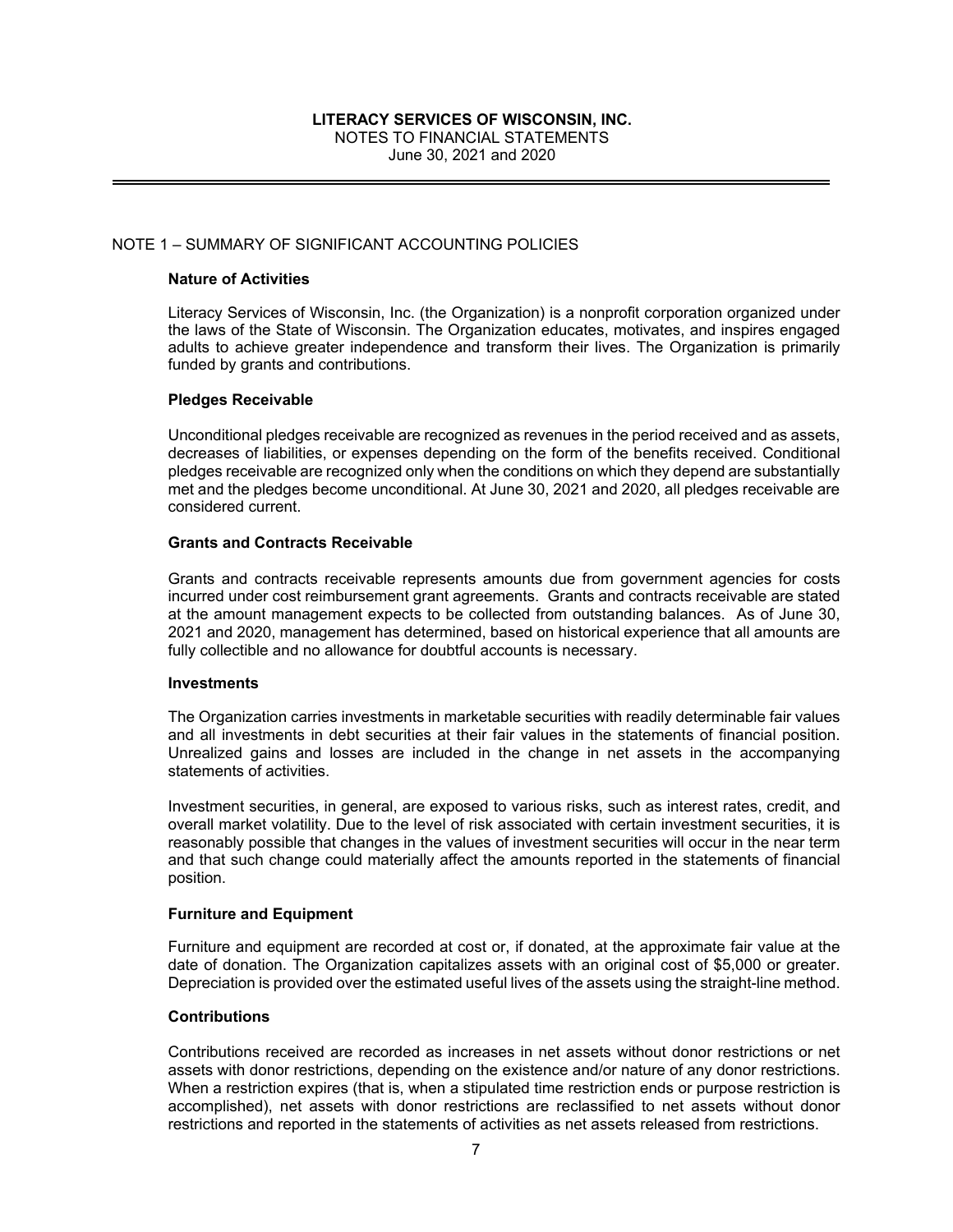### **LITERACY SERVICES OF WISCONSIN, INC.** NOTES TO FINANCIAL STATEMENTS

June 30, 2021 and 2020

## NOTE 1 – SUMMARY OF SIGNIFICANT ACCOUNTING POLICIES (continued)

## **Expense Allocation**

The financial statements report certain categories of expenses that are attributable to more than one program service or supporting activity. Therefore, these expenses require allocation on a reasonable basis that is consistently applied. The expenses that are allocated include salaries and wages, employee benefits, payroll taxes, professional fees, marketing, office supplies, telephone, print and postage, subscriptions, occupancy, utilities, maintenance and equipment, depreciation, food and beverage, travel, technology, insurance, and board and staff development, which are allocated on the basis of estimates of time and effort.

#### **Donated Goods and Services**

Donated goods and services are recorded at fair value at the date of donation. Donated services are recognized in the financial statements at their fair value if the services require specialized skills and the services are provided by individuals possessing those skills, and the services would typically need to be purchased if not donated; or the services enhance or create an asset.

#### **Advertising**

Advertising costs are expensed as they are incurred. Advertising expense for the years ended June 30, 2021 and 2020 was \$12,506 and \$19,487, respectively.

## **Income Tax Status**

The Organization is exempt from federal income tax under Section 501(a) of the Internal Revenue Code of 1986, as amended (the Code), as an Organization described in Section 501(c)(3) of the Code. In addition, the Organization qualifies for the charitable contribution deduction under Section 170(b)(1)(A) and has been classified as an organization other than a private foundation under Section 509(a)(2) of the Code.

#### **Estimates**

The preparation of financial statements requires management to make estimates and assumptions that affect the reported amounts of assets and liabilities and disclosure of contingent assets and liabilities at the date of the financial statements and the reported amounts of revenue and expenses during the reporting period. Actual results could differ from those estimates.

#### **Date of Management's Review**

Management has evaluated subsequent events through October 19, 2021, the date which the financial statements were available to be issued.

## NOTE 2 – CONCENTRATIONS OF CREDIT RISK

The Organization maintains its cash balances in three financial institutions located in Southeastern Wisconsin. The balances at each institution are insured by the Federal Deposit Insurance Corporation up to \$250,000. At June 30, 2021 and 2020, the Organization's uninsured cash balances totaled approximately \$53,000 and \$15,000, respectively.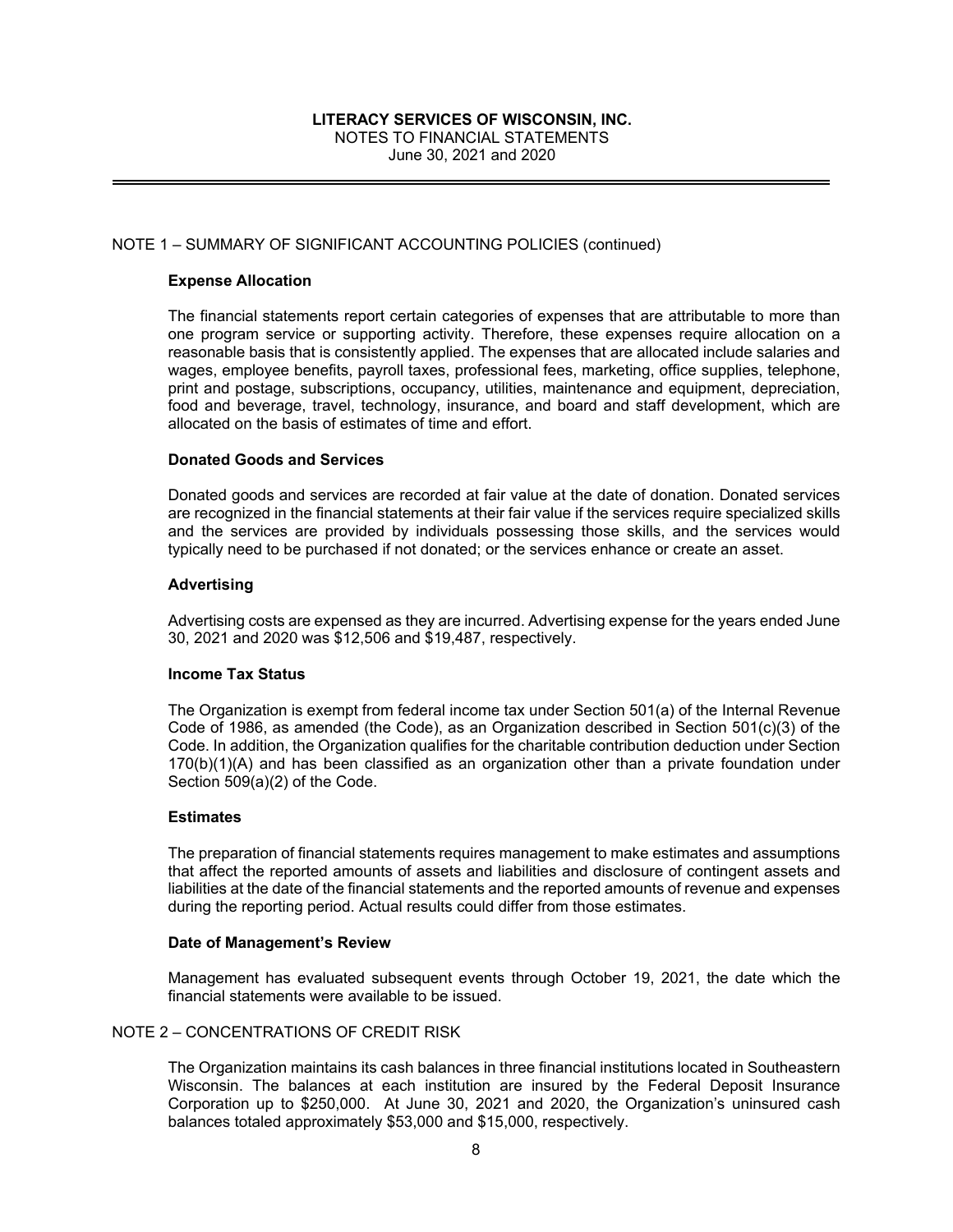#### **LITERACY SERVICES OF WISCONSIN, INC.** NOTES TO FINANCIAL STATEMENTS

June 30, 2021 and 2020

### NOTE 3 – INVESTMENTS

Investments consist of the following:

|                                                                                                                       | 2021                              |   | 2020                                             |
|-----------------------------------------------------------------------------------------------------------------------|-----------------------------------|---|--------------------------------------------------|
| Money market funds<br>Stock mutual funds<br>Stock exchange traded funds<br>Bond mutual funds<br>Balanced mutual funds | \$<br>6.394<br>754,268<br>315,903 | S | 8.692<br>179,023<br>333,702<br>283,497<br>38,010 |
| Investments                                                                                                           | 1,076,565                         |   | 842.924                                          |

Fair values of stock mutual funds, stock exchange traded funds, bond mutual funds, and balanced mutual funds are based on quoted net asset values of the shares as reported by the fund. The stock mutual funds, stock exchange traded funds, bond mutual funds, and balanced mutual funds held by the Organization are open-end mutual funds registered with the U.S. Securities and Exchange Commission. The funds must publish their daily net asset value and transact at that price. The stock mutual funds, stock exchange traded funds, bond mutual funds, and balanced mutual funds held by the Organization are considered to be actively traded.

## NOTE 4 – PAYCHECK PROTECTION PROGRAM LOAN

Literacy Services of Wisconsin, Inc. received two loans totaling \$406,327 under the Paycheck Protection Program (PPP) established by the Coronavirus Aid, Relief, and Economic Security (CARES) Act and administered by the U.S. Small Business Administration (SBA). The loans accrue interest at 1% but payments are deferred for borrowers who apply for forgiveness until SBA remits the borrower's forgiveness amount to the lender. The amount of forgiveness depends, in part, on the total amount of eligible expenses paid by Literacy Services of Wisconsin, Inc. during the covered period. Eligible expenses may include payroll costs, interest on mortgages, rent, and utilities. Any unforgiven portion is payable over two years.

On March 23, 2021, the SBA preliminarily approved forgiveness of Literacy Services of Wisconsin, Inc.'s first draw loan in the amount of \$214,500 and accrued interest. On October 14, 2021, Literacy Services of Wisconsin, Inc. has applied for forgiveness of its second draw loan. Literacy Services of Wisconsin, Inc. must retain PPP documentation in its files for six years after the date the loan is forgiven or repaid in full and permit authorized representatives of SBA to access such files upon request. SBA may review any loan at any time at its discretion. Therefore, SBA may review Literacy Services of Wisconsin, Inc.'s good-faith certification concerning the necessity of its loan request, whether Literacy Services of Wisconsin, Inc. calculated the loan amount correctly, whether Literacy Services of Wisconsin, Inc. used loan proceeds for the allowable uses specified in the CARES Act, and whether Literacy Services of Wisconsin, Inc. is entitled to loan forgiveness in the amount claimed on its application. If SBA determines Literacy Services of Wisconsin, Inc. was ineligible for the loan or for forgiveness in whole or in part, SBA will seek repayment of the outstanding loan balance.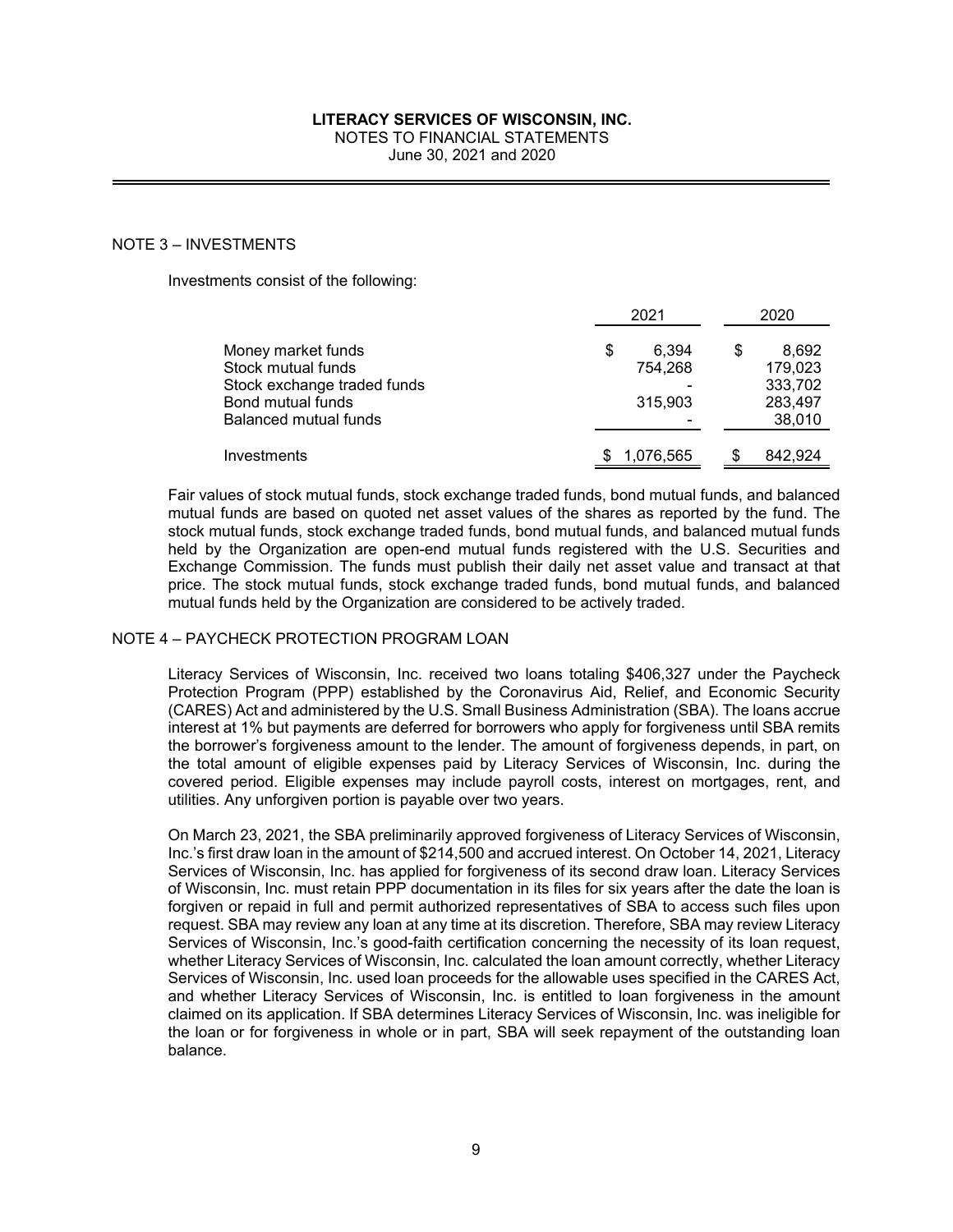### NOTE 5 – RETIREMENT PLAN

A simplified employee pension plan was started in 2012. Employees are able to make contributions and are eligible after three years of service to receive an employer match each year. Further, an eligible employee must have earned at least \$5,000 in the previous two years and reasonably expect to earn \$5,000 in the year of participation in order to participate in the plan. Total employer contributions for the years ended June 30, 2021 and 2020 was \$14,183 and \$15,525, respectively.

## NOTE 6 – CAPITAL LEASE PAYABLE

The Organization entered into a capital lease for a copy machine with a cost of \$9,571 during the year ended June 30, 2018. The lease requires monthly payments of principal and interest of \$173 through February 2023. Accumulated depreciation at June 30, 2021 and 2020 was \$6,859 and \$4,945, respectively. Interest expense for the years ended June 30, 2021 and 2020 was \$210 and \$296, respectively.

Future minimum payments for the years ending June 30 are as follows:

| 2023                                                                           | 1.504          |
|--------------------------------------------------------------------------------|----------------|
| Total minimum capital leases payments<br>Less the amount representing interest | 3,583<br>(108) |
| Present value of net minimum capital lease payments                            | 3.475          |

## NOTE 7 – IN-KIND CONTRIBUTIONS

The fair value of in-kind contributions for the years ended June 30, 2021 and 2020 included in the financial statements are as follows:

|                        | <b>Program Services</b>         |         |           |         |   |                                              |  |         |  |  |       |
|------------------------|---------------------------------|---------|-----------|---------|---|----------------------------------------------|--|---------|--|--|-------|
|                        | <b>Adult Basic</b><br>Education |         | Education |         |   | English Language Adult Secondary<br>Learning |  |         |  |  | Total |
| 2021 Professional fees |                                 | 118,892 | S         | 62,686  | S | 39,539                                       |  | 221,117 |  |  |       |
| 2020 Professional Fees |                                 | 171.577 |           | 123,678 | S | 64,951                                       |  | 360,206 |  |  |       |

 In addition, volunteers provided 7,018 and 12,589 hours, respectively, of program services with a value of \$157,770 and \$285,000, respectively, according to the independent sector. The value of donated hours did not meet the criteria for recognition in the financial statements.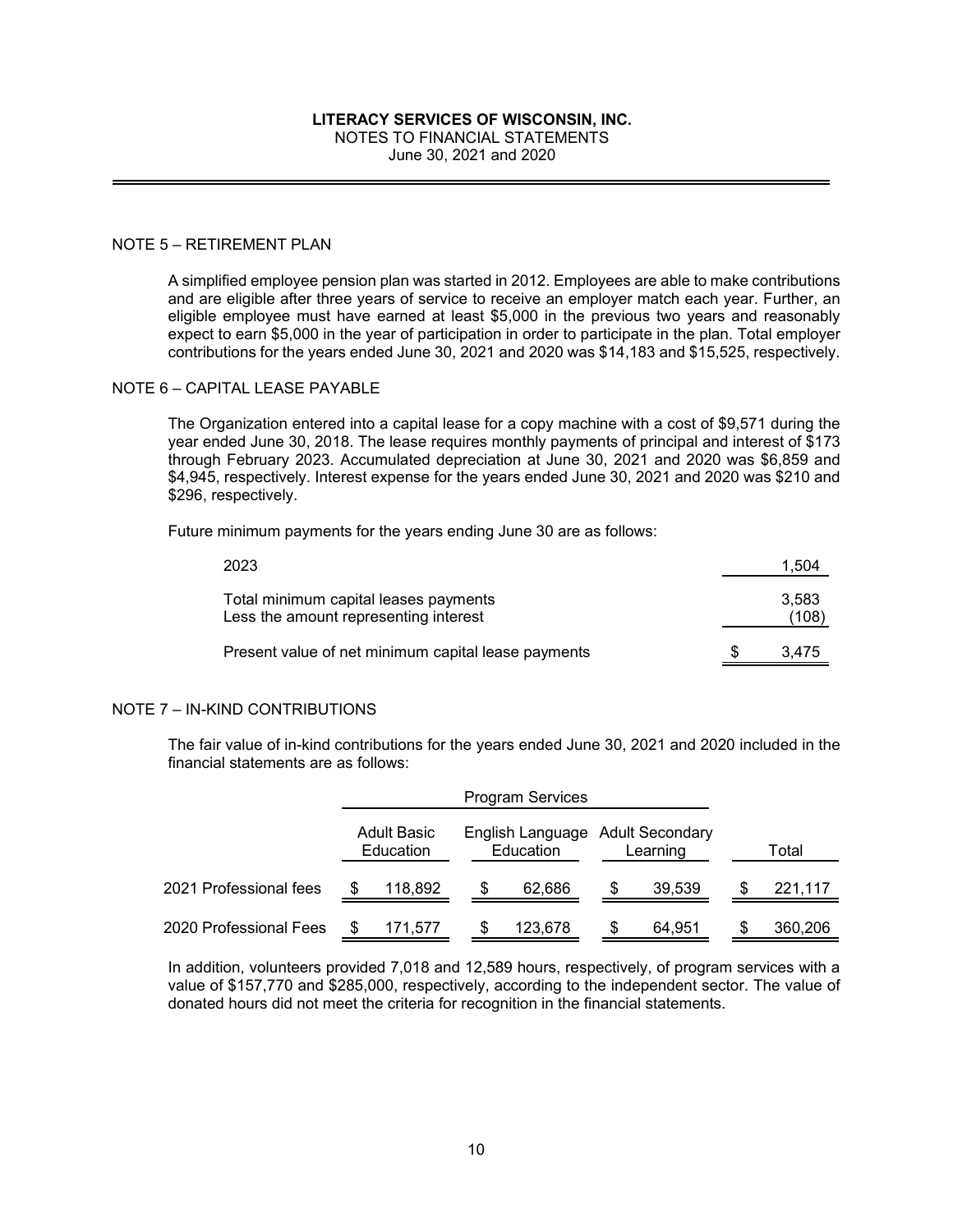## NOTE 8 – NET ASSETS

As of June 30, 2021 and 2020 the board of directors has designated \$472,628 and \$366,241, respectively, of net assets without donor restrictions for the Organization's board designated endowment.

Net assets with donor restrictions consist of the following:

|                                                                                                                                                                                                                                                                                                                                              | 2021                                    | 2020                                                               |
|----------------------------------------------------------------------------------------------------------------------------------------------------------------------------------------------------------------------------------------------------------------------------------------------------------------------------------------------|-----------------------------------------|--------------------------------------------------------------------|
| Subject to expenditure for specified purpose or time:<br><b>GED Scholarships</b><br><b>Workforce Readiness Initiative</b><br>Northside Capacity Building<br><b>Tutor In-Service</b><br>Career Pathways<br>Merger-related activities<br>Subsequent year special events<br><b>SSNC Adult Literacy Program</b><br>Neighborhood OPP<br>Promotion | \$<br>15,220<br>20,000<br>20,000<br>600 | \$<br>15,220<br>2,500<br>17,361<br>229<br>2,500<br>9,481<br>44,750 |
| Endowment:<br>Subject to the Organization's spending policy and<br>appropriation:<br>Endowment for operating support                                                                                                                                                                                                                         | 626,818                                 | 499,319                                                            |
| Net assets with donor restrictions                                                                                                                                                                                                                                                                                                           | \$<br>682,638                           | \$<br>591,360                                                      |

## NOTE 9 – OPERATING LEASES

The Organization has leases for office and program space throughout Milwaukee and Waukesha County. The leases require monthly payments ranging from \$1,996 to \$11,625 and expire at various dates through December 2025. For the lease that the Organization holds at 555 N. Plankinton Avenue in Milwaukee, Wisconsin, there is an option for a five year lease extension upon expiration in December 2025.

The Organization's lease at 1545 S. Layton Boulevard in Milwaukee, Wisconsin expired on June 30, 2021 and was not renewed. The lease required monthly payments of \$3,555 in the current year.

Rent expense for the years ended June 30, 2021 and 2020 was \$243,798 and \$204,656, respectively.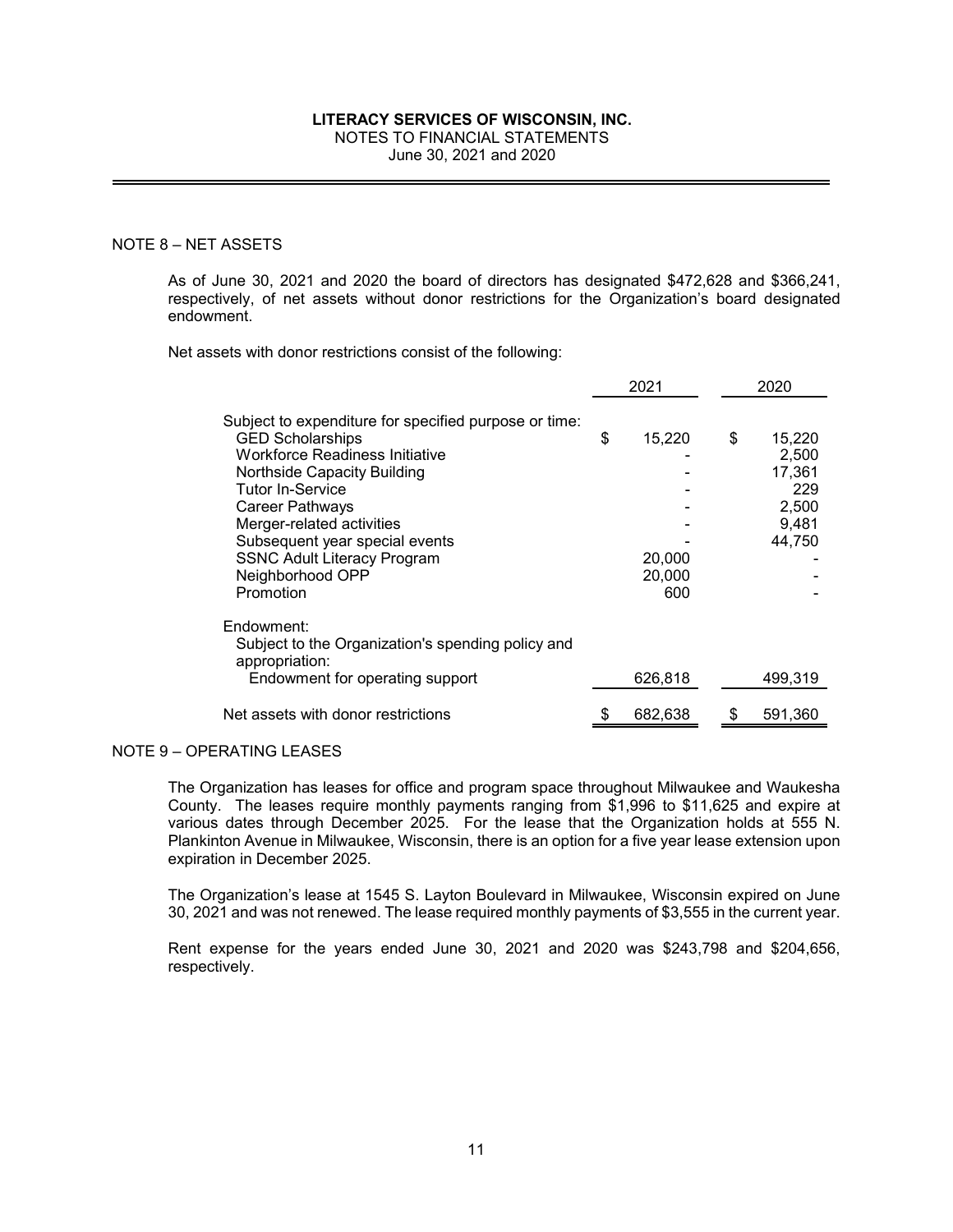## **LITERACY SERVICES OF WISCONSIN, INC.** NOTES TO FINANCIAL STATEMENTS

June 30, 2021 and 2020

## NOTE 9 – OPERATING LEASES (continued)

Future minimum lease payments for the year ending June 30, 2021 are as follows:

| 2022<br>2023<br>2024<br>2025<br>2026 | \$<br>182,772<br>160,330<br>139,500<br>139,500<br>69,750 |
|--------------------------------------|----------------------------------------------------------|
|                                      | \$<br>691,852                                            |

## NOTE 10 – LIQUIDITY AND AVAILABILITY

The following reflects the Organization's financial assets as of June 30, 2021 and 2020 reduced by amounts not available for expenditures within one year of the date of statements of financial position because of donor-imposed restrictions or internal designations:

|                                                                            | 2021          | 2020          |
|----------------------------------------------------------------------------|---------------|---------------|
| Financial assets at year-end:                                              |               |               |
| Cash                                                                       | \$<br>305,777 | \$<br>265,952 |
| Pledges receivable                                                         | 62,667        | 30,659        |
| Grants and contracts receivable                                            | 97,313        | 73,916        |
| Investments                                                                | 1,076,565     | 842,924       |
| Cash surrender value of life insurance                                     | 22,231        | 21,985        |
|                                                                            |               |               |
| Total financial assets                                                     | 1,564,553     | 1,235,436     |
| Less those unavailable for general expenditures within<br>one year due to: |               |               |
| Restricted by donors with purpose restrictions                             | (269, 889)    | (178, 611)    |
| Restricted by donors in perpetuity                                         | (412, 749)    | (412,749)     |
| Board designated for endowment                                             | (472, 628)    | (366, 241)    |
| Cash surrender value of life insurance                                     | (22, 231)     | (21, 985)     |
| Financial assets available to meet cash needs for                          |               |               |
| general expenditures within one year                                       | \$<br>387.056 | 255,850       |

As part of the Organization's liquidity management, it has a policy to structure its financial assets to be available as its general expenditures, liabilities, and other obligations come due.

## NOTE 11 – ENDOWMENT

The Organization's endowment consists of funds held in cash, money market, stock funds, bond funds, and cash surrender value of life insurance policy. Net assets associated with endowment funds are classified and reported based on the existence or absence of donor-imposed restrictions.

The Board of Directors of the Organization has enacted Uniform Prudent Management of Institutional Funds Act (UPMIFA) as not requiring the maintenance of purchasing power of the original gift amount contributed to an endowment fund, unless a donor stipulate the contrary. As a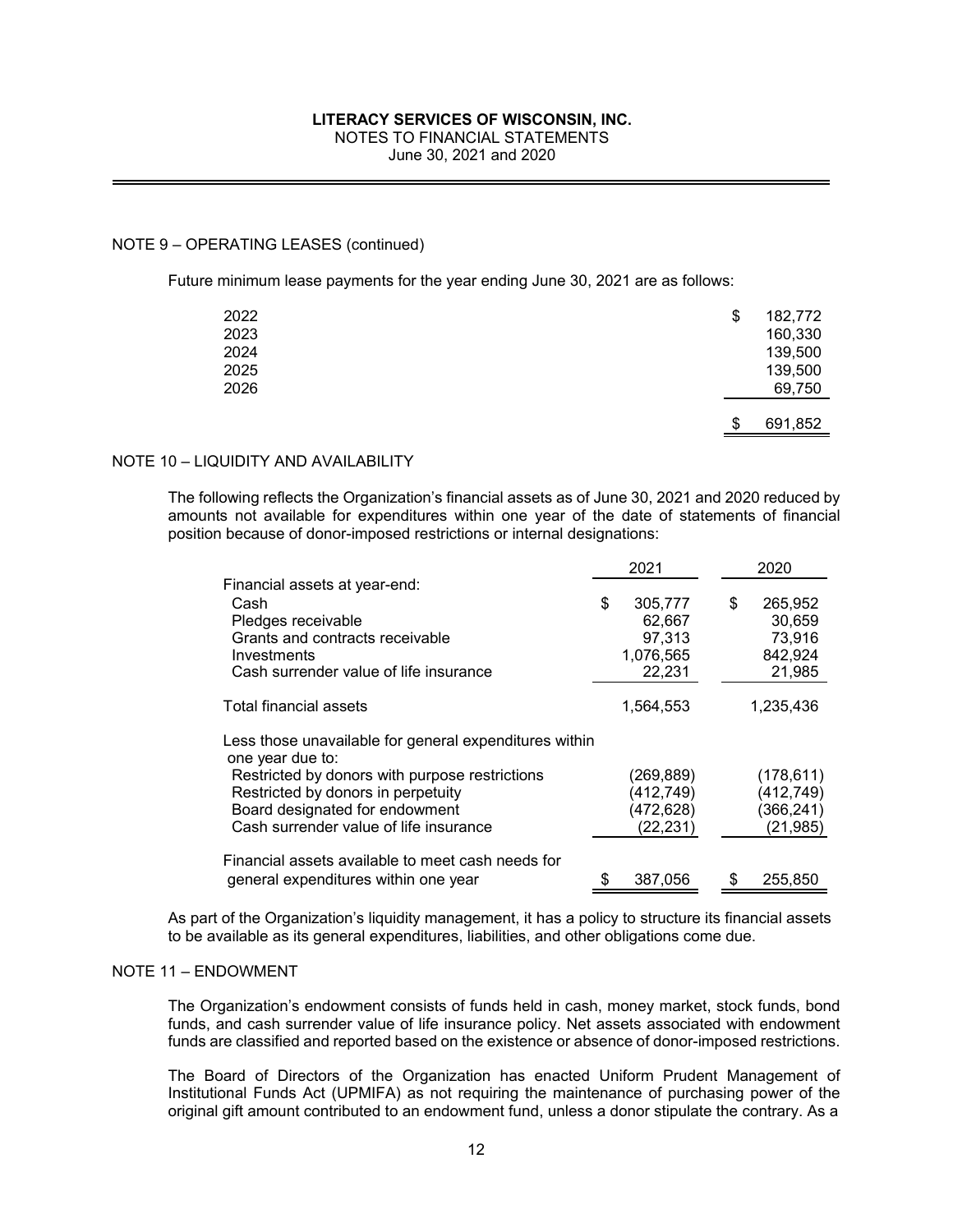### NOTE 11 – ENDOWMENT (continued)

result of this interpretation, when reviewing its donor-restricted endowment funds, the Organization considers a fund to be underwater if the fair value of the fund is less than the sum of (a) the original value of the initial and subsequent gift amounts donated to the fund and (b) any accumulations to the fund that are required to be maintained in perpetuity in accordance with the discretion of the applicable donor gift instrument. The Organization has interpreted UPMIFA to permit spending from underwater funds in accordance with the prudent measures required under the law.

In accordance with UPMIFA, the Organization considers the following factors in making a determination to appropriate or accumulate donor-restricted endowment funds: (1) the duration and preservation of the various funds, (2) the purposes of the donor-restricted endowment funds, (3) general economic conditions, (4) the possible effects of inflation and deflation, (5) the expected total return from income and the appreciation of investments, (6) other resources of the Organization, and (7) the Organization's investment policies.

*Investment Return Objectives, Risk Parameters, and Strategies*: The Organization has adopted investment policies for endowment assets that are directed toward long-term performance and total return, rather than specific income goals. The Organization targets a diversified asset allocation that places a greater emphasis on fixed income investments to achieve its long-term return objectives within prudent risk constraints.

Under the investment policy, as approved by the board of directors, the endowment assets are invested in a manner that is intended to provide for growth of capital and produce returns to fund operations, while assuming a moderate level of investment risk. To satisfy its long-term rate-ofreturn objectives, the Organization relies on a total return strategy in which investment returns are achieved through both realized and unrealized gains/losses and interest and dividends.

*Spending Policy*: Periodically it may become necessary for management to request a disbursement from the investments to meet operational expenses. In those instances, management should prepare written documentation of what the requested funds would be used for and present it to the finance committee for approval. Only members of the finance committee are able to authorize withdrawals from the investments.

*Underwater Endowment Funds*: From time to time, the fair value of assets associated with individual donor-restricted endowment funds may fall below the level that the donor or UPMIFA requires the Organization to retain as a fund of perpetual donation.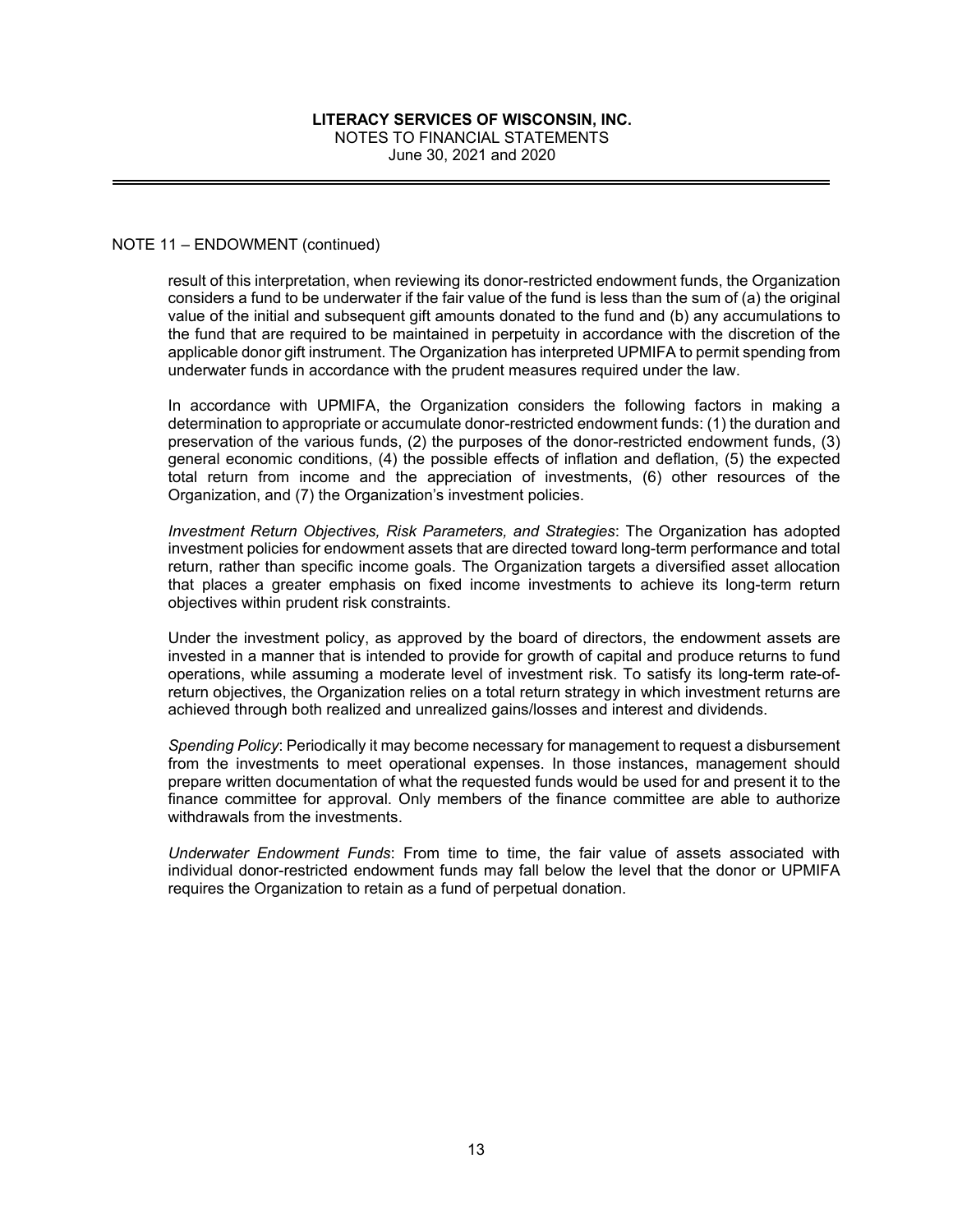## NOTE 11 – ENDOWMENT (continued)

Endowment net asset composition by type of fund as of June 30, 2021 and 2020 are as follows:

|                                                                                                                                                | 2021                                 |                                             |                                   |                                          |    |                               |
|------------------------------------------------------------------------------------------------------------------------------------------------|--------------------------------------|---------------------------------------------|-----------------------------------|------------------------------------------|----|-------------------------------|
|                                                                                                                                                | <b>Without Donor</b><br>Restrictions |                                             | <b>With Donor</b><br>Restrictions |                                          |    | Total                         |
| Donor-restricted endowment funds:<br>Original donor-restricted gift amount<br>Accumulated investment gains<br>Board-designated endowment funds | \$                                   | 472,628                                     | \$                                | 412,749<br>214,069                       | \$ | 412,749<br>214,069<br>472,628 |
| Total endowment funds                                                                                                                          | \$                                   | 472,628                                     | \$                                | 626,818                                  | \$ | 1,099,446                     |
|                                                                                                                                                | 2020                                 |                                             |                                   |                                          |    |                               |
|                                                                                                                                                |                                      | <b>Without Donor</b><br><b>Restrictions</b> |                                   | <b>With Donor</b><br><b>Restrictions</b> |    | Total                         |
| Donor-restricted endowment funds:<br>Original donor-restricted gift amount<br>Accumulated investment gains<br>Board-designated endowment funds | \$                                   | 366,241                                     | \$                                | 412,749<br>86,570                        | \$ | 412,749<br>86,570<br>366,241  |
| Total endowment funds                                                                                                                          | £.                                   | 366,241                                     | \$                                | 499,319                                  | \$ | 865,560                       |
| Changes in endowment net assets are as follows:                                                                                                |                                      |                                             |                                   |                                          |    |                               |
|                                                                                                                                                | <b>Without Donor</b><br>Restrictions |                                             | <b>With Donor</b><br>Restrictions |                                          |    | Total                         |
| Balance at June 30, 2019                                                                                                                       | \$                                   | 372,661                                     | \$                                | 498,208                                  | \$ | 870,869                       |
| Investment return, net<br>Write-off of uncollectible pledges receivable                                                                        |                                      | 1,130<br>(7, 550)                           |                                   | 1,111                                    |    | 2,241<br>(7, 550)             |
| Balance at June 30, 2020                                                                                                                       |                                      | 366,241                                     |                                   | 499,319                                  |    | 865,560                       |
| Investment return, net                                                                                                                         |                                      | 106,387                                     |                                   | 127,499                                  |    | 233,886                       |
| Balance at June 30, 2021                                                                                                                       | \$                                   | 472,628                                     | \$                                | 626,818                                  | \$ | 1,099,446                     |

#### NOTE 12 – COVID CONSIDERATIONS

In March 2020, the United States economy began suffering adverse effects from the COVID-19 virus global crisis. In response to the crisis, the Coronavirus Aid, Relief and Economic Security (CARES) Act was signed into law on March 27, 2020. The Organization altered operations and services to reduce the spread of COVID-19. These changes included cancelling or conducting